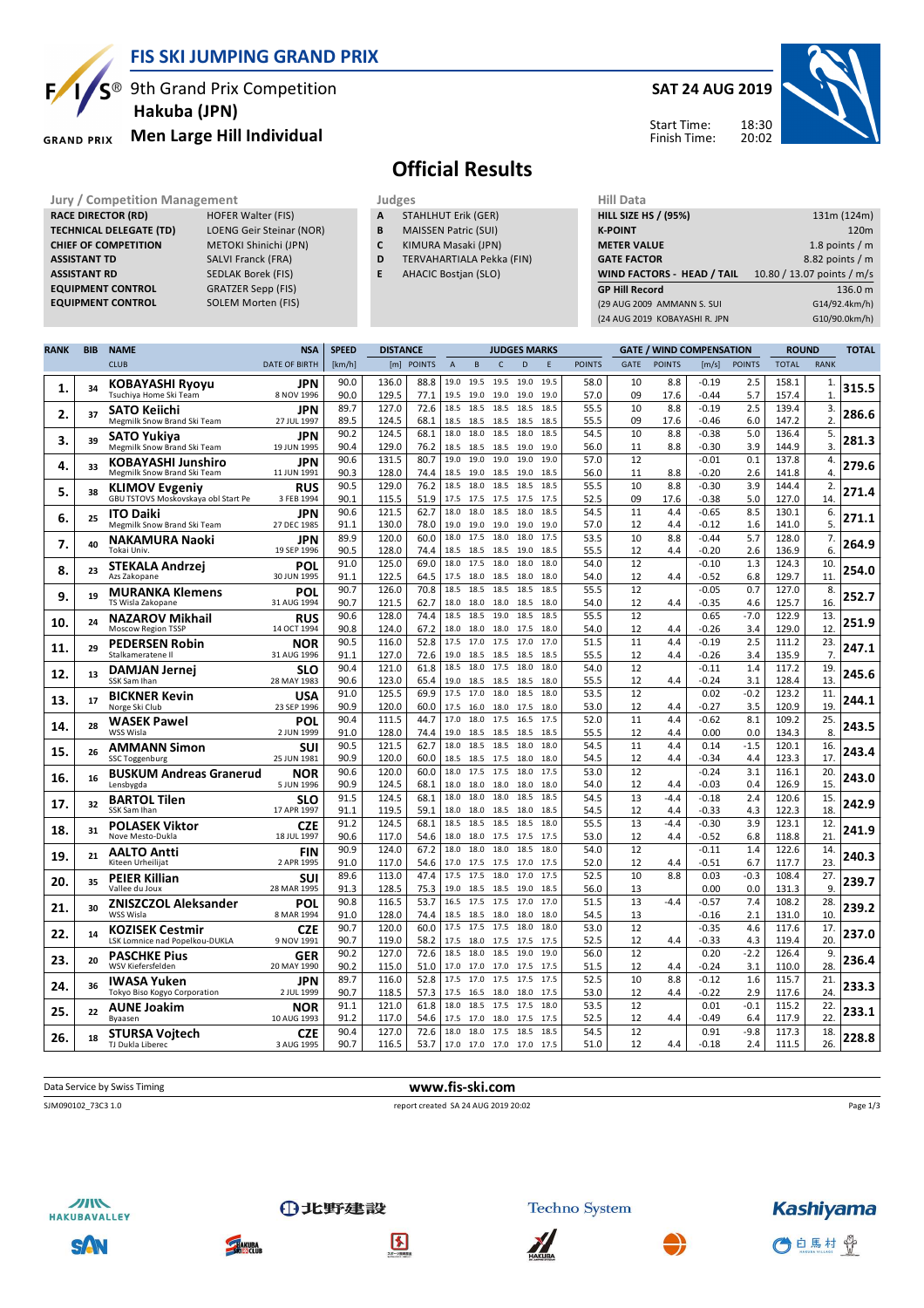Б,

**FIS SKI JUMPING GRAND PRIX**

<sup>®</sup> 9th Grand Prix Competition  **Hakuba (JPN)**

**Men Large Hill Individual GRAND PRIX** 

**SAT 24 AUG 2019**

Start Time:



Finish Time:

## **Official Results**

| <b>RANK</b> | <b>BIB</b> | <b>NAME</b>                  | <b>NSA</b>           | <b>SPEED</b> |            | <b>DISTANCE</b> |           |      | <b>JUDGES MARKS</b> |      |      |               |             |               | <b>GATE / WIND COMPENSATION</b> |               |              |             | <b>TOTAL</b> |
|-------------|------------|------------------------------|----------------------|--------------|------------|-----------------|-----------|------|---------------------|------|------|---------------|-------------|---------------|---------------------------------|---------------|--------------|-------------|--------------|
|             |            | <b>CLUB</b>                  | <b>DATE OF BIRTH</b> | [km/h]       |            | [m] POINTS      |           |      |                     |      |      | <b>POINTS</b> | <b>GATE</b> | <b>POINTS</b> | [m/s]                           | <b>POINTS</b> | <b>TOTAL</b> | <b>RANK</b> |              |
| 27.         | 27         | <b>JELAR Ziga</b>            | <b>SLO</b>           | 90.8         | 112.0      | 45.6            | 16.5 17.5 |      | 17.0                | 16.5 | 17.0 | 50.5          |             | 4.4           | $-0.65$                         | 8.5           | 109.0        | 26.         | 226.6        |
|             |            | Sk Triglav kranj             | 22 OCT 1997          | 91.0         | 119.0      | 58.2            | 18.0      | 18.0 | 18.0                | 18.0 | 18.0 | 54.0          | 12          | 4.4           | $-0.08$                         | 1.0           | 117.6        | 24.         |              |
| 28.         | 15         | <b>BOYD-CLOWES Mackenzie</b> | <b>CAN</b>           | 91.1         | 114.5      | 50.1            | 17.0      | 17.0 | 17.0 17.5           |      | 17.5 | 51.5          |             |               | $-0.12$                         | 1.6           | 103.2        | 30.         | 213.8        |
|             |            | Altius Nordic Ski Club       | 13 JUL 1991          | 91.2         | 118.0      | 56.4            | 17.5      | 17.0 | 17.5 17.5           |      | 17.5 | 52.5          | 13          |               | $-0.13$                         | 1.7           | 110.6        | 27.         |              |
| 29.         |            | <b>LARSON Casey</b>          | <b>USA</b>           | 90.6         | 118.0      | 56.4            | 18.0 17.5 |      | 17.5                | 17.5 | 17.5 | 52.5          | 12          |               | 0.34                            | $-3.7$        | 105.2        | 29.         | 203.8        |
|             |            | Norge Ski Club               | 16 DEC 1998          | 91.2         | 113.0      | 47.4            |           |      | 17.0 16.5 17.5 17.0 |      | 17.5 | 51.5          | 13          |               | 0.03                            | $-0.3$        | 98.6         | 29.         |              |
| 30.         |            | <b>MOERTH Claudio</b>        | <b>AUT</b>           | 91.0         | 121.5      | 62.7            | 17.5      | 17.0 | 17.5                | 17.5 | 16.0 | 52.0          | 12          |               | 0.47                            | $-5.1$        | 109.6        | 24.         | 109.6        |
|             |            | <b>WSC Bad Mitterndorf</b>   | 27 OCT 2000          |              | <b>DSQ</b> |                 |           |      |                     |      |      |               |             |               |                                 |               |              |             |              |

|     | not qualified for 2nd round |                                                          |                           |      |       |      |      |                          |           |  |      |      |    |         |        |      |     |      |
|-----|-----------------------------|----------------------------------------------------------|---------------------------|------|-------|------|------|--------------------------|-----------|--|------|------|----|---------|--------|------|-----|------|
| 31. | 12                          | <b>ERIKSEN Sander Vossan</b><br>Baekkelaget Sk           | <b>NOR</b><br>29 DEC 2000 | 90.6 | 115.0 | 51.0 |      | 17.0 17.0 17.0 17.0      |           |  | 17.5 | 51.0 | 12 | 0.29    | $-3.1$ | 98.9 | 31. | 98.9 |
| 32. |                             | <b>SOUKUP Matthew</b><br>Altius Nordic Ski Club          | <b>CAN</b><br>31 AUG 1997 | 90.8 | 117.0 | 54.6 |      | 17.5 17.0 17.5 17.5 17.5 |           |  |      | 52.5 | 12 | 0.85    | $-9.2$ | 97.9 | 32. | 97.9 |
| 33. |                             | <b>JUROSZEK Kacper</b><br>Wss Wisla                      | <b>POL</b><br>5 JUN 2001  | 90.6 | 117.0 | 54.6 |      | 17.0 18.0 17.0 17.0      |           |  | 17.5 | 51.5 | 12 | 0.86    | $-9.3$ | 96.8 | 33. | 96.8 |
| 34. |                             | <b>KYTOSAHO Niko</b><br>Lahti Ski Club                   | <b>FIN</b><br>18 DEC 1999 | 90.6 | 113.5 | 48.3 |      | 16.5 16.5 17.0 16.5      |           |  | 16.5 | 49.5 | 12 | 0.14    | $-1.5$ | 96.3 | 34. | 96.3 |
| 35. | 10                          | <b>HAMANN Martin</b><br>SG Nickelhuette Aue              | <b>GER</b><br>10 APR 1997 | 90.1 | 108.0 | 38.4 |      | 16.5 17.0 16.5 16.5      |           |  | 16.5 | 49.5 | 12 | $-0.16$ | 2.1    | 90.0 | 35. | 90.0 |
| 36. |                             | <b>CHOI Heung Chul</b><br>High1 Resort                   | <b>KOR</b><br>3 DEC 1981  | 90.2 | 109.5 | 41.1 | 15.5 | 16.0 15.5 15.5           |           |  | 15.5 | 46.5 | 12 | 0.22    | $-2.4$ | 85.2 | 36. | 85.2 |
| 37. | 11                          | <b>CHOI Seou</b><br>High1 Resort                         | <b>KOR</b><br>3 DEC 1982  | 89.5 | 105.5 | 33.9 |      | 16.5 17.0 16.0 16.0      |           |  | 15.5 | 48.5 | 12 | $-0.09$ | 1.2    | 83.6 | 37. | 83.6 |
| 38. | $\mathbf{r}$                | <b>PURTOV Mikhail</b><br>Sdushor Aist nizhny tagil       | <b>RUS</b><br>28 MAY 2002 | 90.1 | 106.0 | 34.8 | 16.0 | 16.5                     | 16.0 16.5 |  | 15.0 | 48.5 | 12 | 0.04    | $-0.4$ | 82.9 | 38. | 82.9 |
| 39. |                             | <b>LIENHER Maximilian</b><br>Kitzbueheler Ski Club - KSC | <b>AUT</b><br>30 JAN 1999 | 90.5 | 89.0  | 4.2  |      | 15.5 15.5 14.0 14.5      |           |  | 15.0 | 45.0 | 12 | $-0.45$ | 5.9    | 55.1 | 39. | 55.1 |
|     |                             |                                                          |                           |      |       |      |      |                          |           |  |      |      |    |         |        |      |     |      |

#### **Disqualified** a RAINER Stefan AUT SCE 4

SCE 4 : SUIT

**Data Service by Swiss Timing WWW.fis-ski.com** 

SJM090102\_73C3 1.0 report created SA 24 AUG 2019 20:02

Page 2/3



SAN



**THAKUBA** 



①北野建設